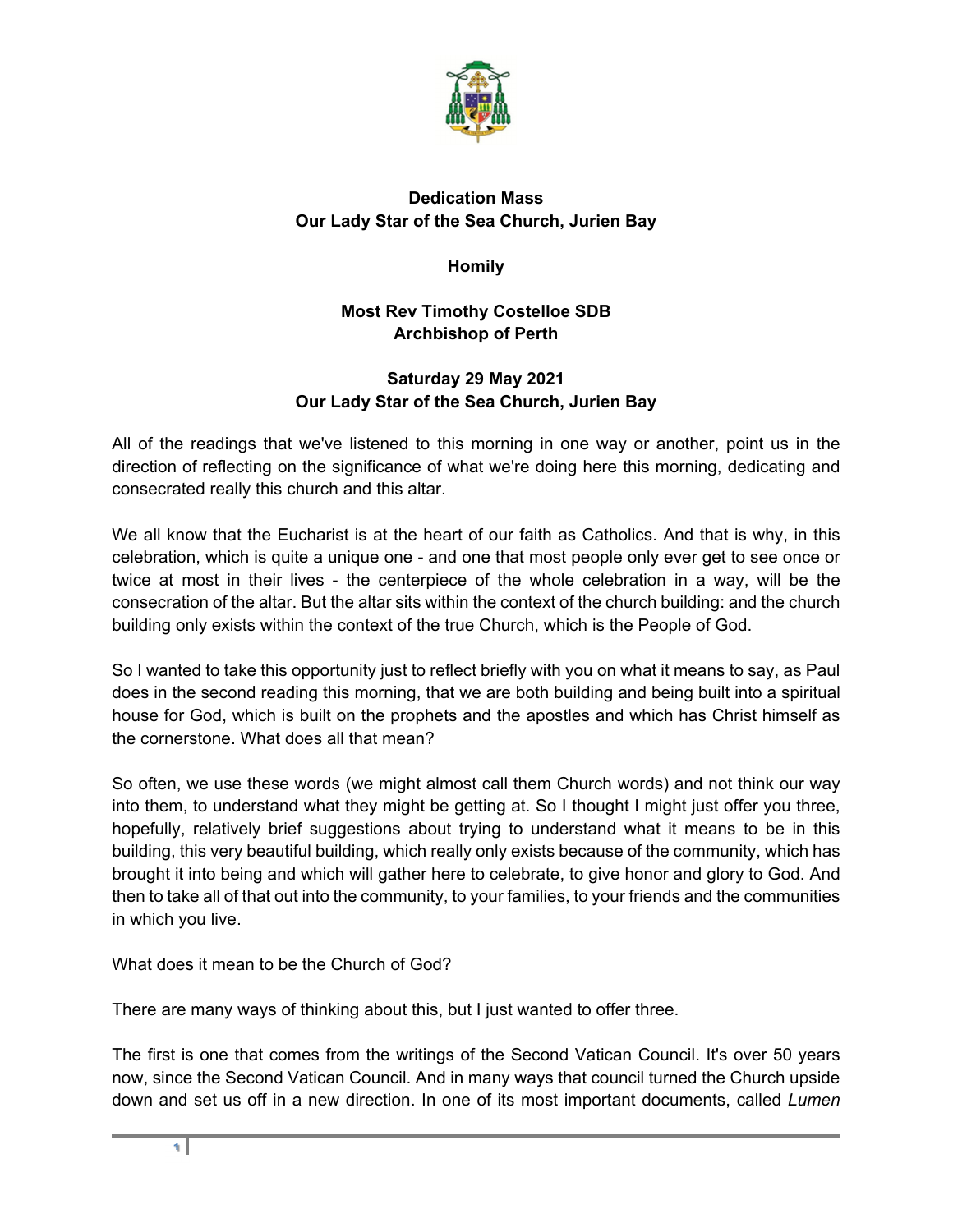

*Gentium*, which means the *Light of the Peoples*, in that document there are a variety of descriptions of what the Church is all about. But one of them I think is very helpful for us, if I explain it to you just a little bit, because it says the Church, in Christ, is like a sacrament. And just in case we've forgotten our catechism and couldn't remember what that meant, they've very helpfully explain: and that is 'a sign and an instrument of unity with God and unity among all people'.

We, you here who come to this parish, you are like a sacrament. This is your vocation.

What does that mean? To be a sign and an instrument, a means through which God brings people into communion with Him and into unity amongst themselves.

So this church will really be just an empty shell, if what happens in here, doesn't deepen our understanding of ourselves as a people who have a mission, a two-fold mission: to be in an ever deepening union with God Himself in Jesus, and then to be a community that draws people together in a communion of love, so that they can then go out and witness to Jesus. That's what it means to be a people who are being built into a holy temple for God. And that's what this church building exists to help.

The second thought is one that comes from St. John Paul the Second. He was the Pope for a long time and, of course, wrote many things and gave many talks and all of that sort of thing. But when he spoke about the Church, he had a very favorite expression that he liked to use over and over again. He said, "the Church is the community of the disciples of Jesus Christ."

It's a very simple idea: first of all, we're a community, but we're a community of disciples - which means we're not following each other, we're not gazing at each other - we're following the Lord upon whom we gaze, and especially we do that when we gather here in this church. We are a community of disciples, a community of people who know that they have someone whom they are following, with all that that implies. So that's the second thought.

And then the third thought comes from Pope Francis.

Now as you know, Pope Francis, unlike many of the Pope's we've had in recent times, is inclined to speak in much more concrete images. One of these very early descriptions of the Church, which has become very famous - I'm sure most of you have heard of it - he said, "When I think of the Church, I think of the Church as if it were a field hospital in the middle of a battle."

And Pope Francis said, "When a soldier is wounded, and is brought into the field hospital, the doctors and the nurses don't begin by asking that soldier about his or her cholesterol levels or blood sugar level, or any of those sorts of things – they begin by healing the wounds."